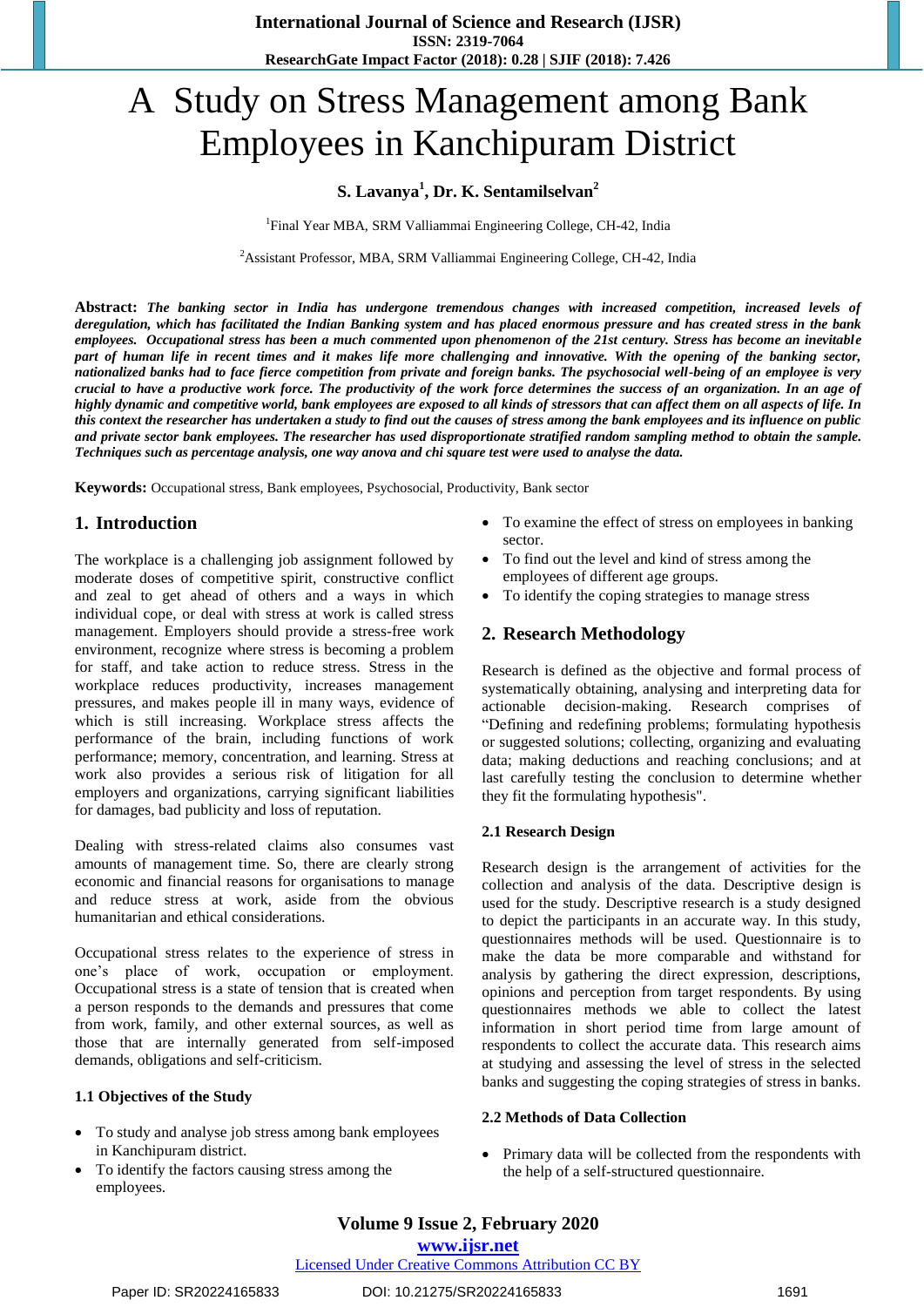- By using questionnaires methods we able to collect the latest information in short period of time from large amount of respondents to collect the accurate data.
- Convenience sampling is the sampling technique for this study. Obtaining units and people who are most conveniently available is the convenience sampling.
- The data are collected based on nominal scale, ordinal scale and ratio scale.
- Secondary data will be collected from different sources such as Journals, Magazines, Books, Newspapers, Websites, published and unpublished sources and Reports.

#### **2.2.1 Sampling Units**

Sampling frame, which is a list of all the units of the population of interest. Units could be people, organizations, or existing documents. In research, these units make up the population of interest. When defining the population, it's really important to be as specific as possible. In the study the bank employees of nationalised banks in Kanchipuram district acts as sampling frame.

## **2.2.2 Sample Size**

Sample size determination is the act of choosing the number of observations or replicates to include in a statistical sample. The sample size is an important feature of any empirical study in which the goal is to make inferences about a population from a sample. The sample size is 115. It was collected from the employees of various bank situated at Kanchipuram district. Convenience sampling is the sampling technique for this study. Obtaining units and people who are most conveniently available is the convenience sampling.

#### **2.2.3 Sampling Technique**

The technique used for research is probability sampling because the population is finite. The sampling technique selected for the study is convenient sampling technique. The data have been analysed with the help of tools like percentage method, one- way Anova and chi-square test. In the study questionnaire consist of mostly close ended questions with 5- point likert scale.

#### **2.4 Data Analysis**

The term analysis refers to the computation of certain measures along with searching for patterns or relationship that exist among data groups. After collection of data, the data has to be processed and analysed. Analysis and interpretation plays the most important role in any research process. It helps to extract pertinent findings from the collected data by applying the statistical techniques in discovering additional findings. It converts raw data into meaningful data by bridging the gap between primary and secondary data.

#### **2.4.1 Percentage Analysis**

Percentage Analysis method was used to analyze and interpret results and achieves research objectives. Statistical tools and techniques such as chi-square test and analysis of variance is measured wherever needed. Bar graph is used to compare and interpret the results.

No. of respondents Percentage of respondents = No. of respondents<br>Total respondents X 100

## **2.4.2 Chi – Square Test**

The **Chi-Square Test** is the widely used non-parametric statistical test that describes the magnitude of discrepancy between the observed data and the data expected to be obtained with a specific hypothesis.

The observed and expected frequencies are said to be completely coinciding when the  $\chi^2 = 0$  and as the value of  $\chi^2$ increases the discrepancy between the observed and expected data becomes significant. The following formula is used to calculate Chi-square:

$$
\chi^2 = \sum \frac{(O - E)^2}{E}
$$

Where,

 $O = Observed Frequency$ 

 $E =$  Expected or Theoretical Frequency

#### **2.5 Analysis of Variance**

The one-way analysis of variance (ANOVA) is used to determine whether there are any statistically significant differences between the means of three or more independent (unrelated) groups. The one-way ANOVA compares the means between the groups you are interested in and determines whether any of those means are statistically significantly different from each other.

## **3. Summary of Findings**

- It is found that 40.87% of the respondent's age is between 30-39 years.
- It is found that 52.17% of the respondents are female.
- It is found that 51% of the respondent's education qualification is UG.
- It is found that 43% of the respondents are Clerk.
- $\bullet$  It is found that 56% of the respondents have 1year 10 years experience.
- It is found that 54% of respondents somewhat agree with that they are working without disturbance.
- It is found that 46% of respondents somewhat agree with that they have enough time to spend with family.
- It is found that 36% of respondents somewhat agree with that they get angry when interrupted at work.
- It is found that 40% of respondents somewhat disagree with that they are responding angrily when they are asked to do unplanned work.
- It is found that 57% of respondents are satisfied with their performance.
- It is found that 53% of respondents are sometimes feared about the quality of their performance.
- It is found that 37% of respondents are working more than 8hrs sometimes.
- It is found that 44% of respondents never worried about colleagues opinion.
- It is found that 48% of respondents are feeling stress sometimes.
- It is found that 62% of respondents somewhat agree with that workload as a reason for stress.
- It is found that 33% of respondents often discuss their problem with family and friends.

# **Volume 9 Issue 2, February 2020**

## **www.ijsr.net**

#### Licensed Under Creative Commons Attribution CC BY